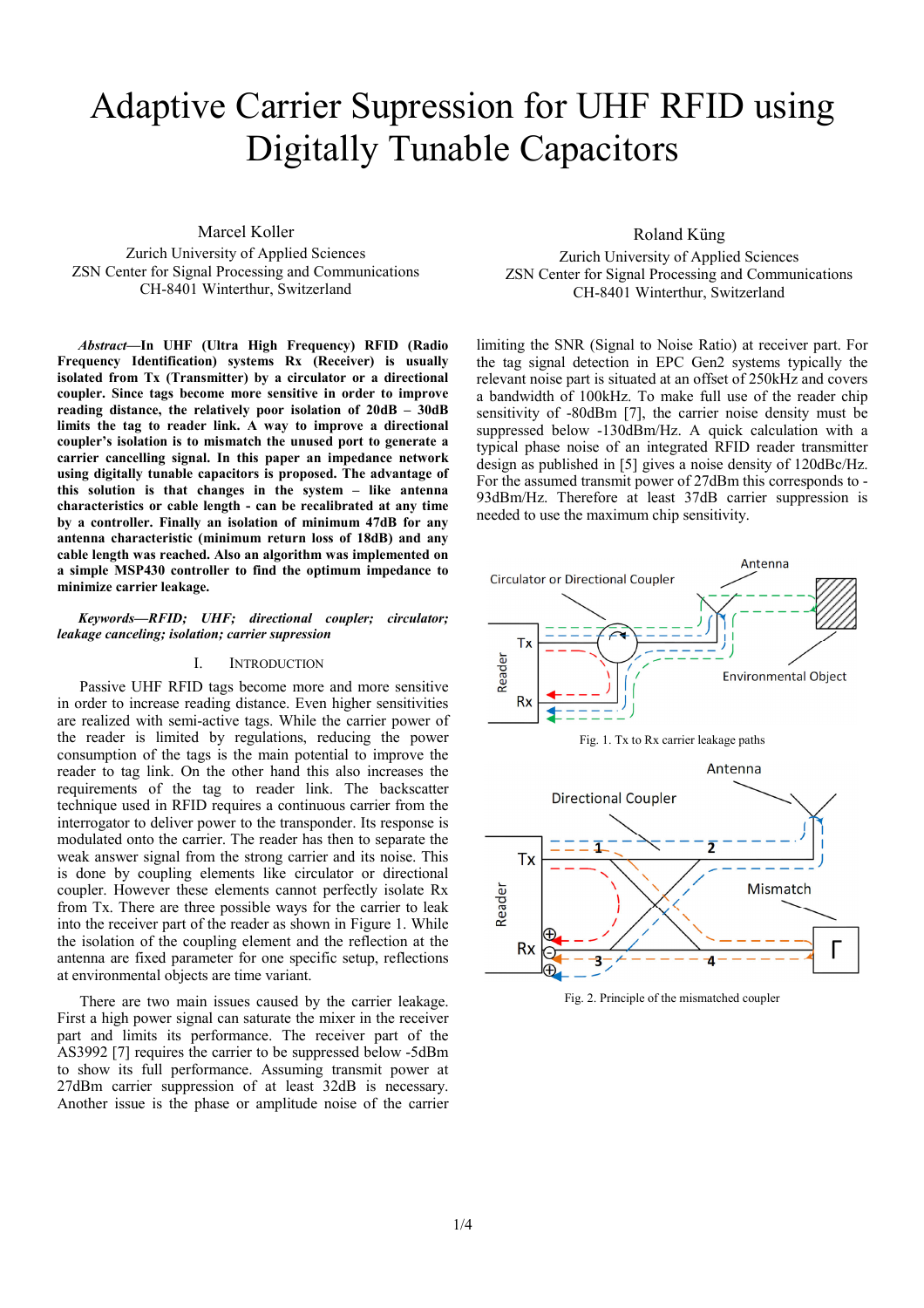Static solutions to improve the isolation using a directional coupler mismatched at the unused port have been proposed in [1], [2] and [3]. In common applications the unused port 4 of a directional coupler is terminated with  $50\Omega$  so that there are no reflections. To reduce carrier power at port 3, power can be reflected at port 4 in a way that the power reflected at the antenna and the power leaking from port 1 to port 3 is cancelled out as shown in Figure 2. Cancellation solutions with static impedances (lumped elements or transmission lines) do not take account of environmental reflections. Another disadvantage is that the impedance has to be calibrated for each antenna impedance and cable length.

The proposed carrier suppression method in this paper shows its full benefit because it cancels out not only the carrier power but also the intrinsic amplitude and phase noise. As the phase noise is correlated to the receivers local oscillator noise the cancellation will be almost perfect. Even uncorrelated phase noise generated by the power amplifier can be cancelled out with the proposed method. This is a great advantage compared to all methods using vector modulator [9] or I/Qmodulator [5] to cancel the carrier with active means. These modulators contribute their own uncorrelated noise to the receiver which cannot be cancelled out afterwards. Similar, methods with PIN-diodes [4] contribute uncorrelated noise caused by the bias current. Instead, only RLC elements are used. The two capacitor devices are tunable and show very high linearity (Third order input intercept point of 65dBm [6]).

#### II. THEORY OF THE MISMATCHED COUPLER

In a static system where the reflection coefficient of the antenna  $\Gamma_{Ant}$  and the S-parameter of the directional coupler  $S_{ii}$ are known, the optimum reflection coefficient at port  $4 \Gamma_4$  can be derived. The power  $P_3$  leaked into Rx is calculated in eq. (1), where  $P_1$  is the transmit power of the reader.

$$
P_3 = P_1(S_{31} + S_{21}\Gamma_{Ant}S_{32} + S_{41}\Gamma_4S_{34})
$$
 (1)

To derive  $\Gamma_4$ ,  $P_3$  is set to zero and the equation is solved to  $\Gamma_4$  as shown in eq. (2).

$$
\Gamma_4 = -\frac{S_{31} + S_{21} \Gamma_{Ant} S_{32}}{S_{41} S_{34}} \tag{2}
$$

Two special cases can be mentioned. For a perfect matched antenna ( $\Gamma_{Ant} = 0$ ) eq. (2) becomes

$$
\Gamma_4 = -\frac{S_{31}}{S_{41}S_{34}}.\tag{3}
$$

In this case only the directional coupler itself is improved. For a perfect coupler  $(S_{31} = 0, S_{21} = S_{34} = 1, S_{41} = S_{32})$  eq. (2) becomes simply

$$
\Gamma_4 = -\Gamma_{Ant}.\tag{4}
$$



Fig. 3. Impedance area for 18dB antenna reflection loss

#### III. SIMULATION

Standard UHF patch antennas usually have a minimum return loss of about 18dB, which corresponds to a reflection coefficient magnitude of 0.125. Neglecting the non-ideal Sparameter of the directional coupler the optimum impedance at port 4 will also lie within the 0.125-circle as shown in eq. (4). This is illustrated in the smith chart in Figure 3.

Therefore a tunable impedance has to cover this area. The impedance network has to include at least two tunable elements in order to adjust real and imaginary part of the impedance. Figure 4 shows one possible network using two digitally tunable capacitors PE64904 from Peregrine Semiconductor [6]. The capacitors have a range of  $0.6pF - 4.6pF$  in series and 1.14pF – 5.1pF in shunt configuration with a resolution of 129fF. This equals to 32 steps. The two ranges are modified with the parallel capacitor  $C_1$  and inductor  $L_2$  respectively. R and  $L_1$  are needed to reach the area of interest (around the 50 $\Omega$  point) in the smith chart. Figure 5 shows the impedance area covered by this network. Totally 331 points are lying within the circle of 18dB return loss, which allows a very accurate adjustment of the impedance. Figure 6 shows the attenuation between Tx and Rx in dB for all  $1024$  (32x32) possible combinations of capacitor values.



Fig. 4. Simulated impedance network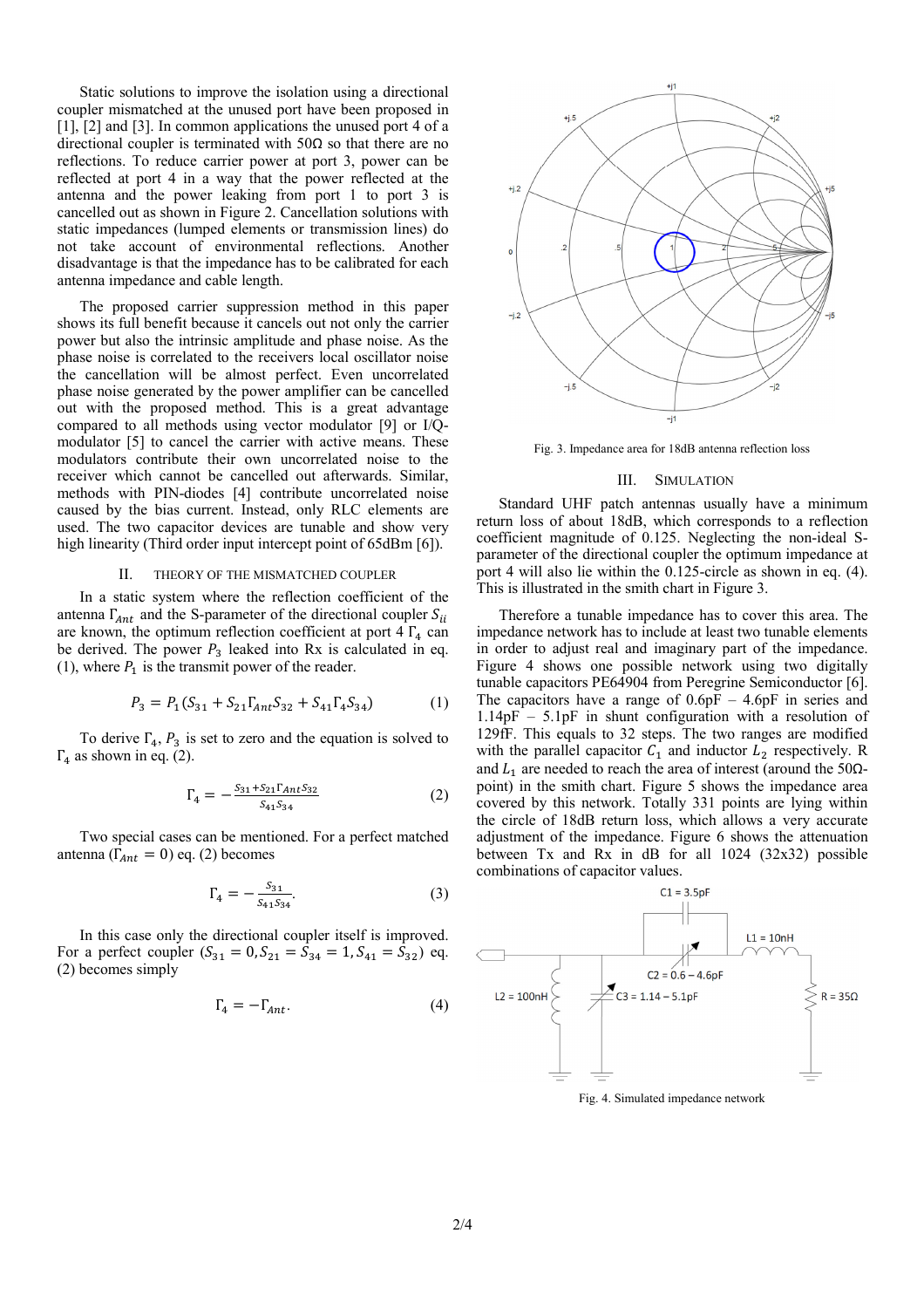For this case the following directional coupler S-parameter and antenna reflection coefficient were used:

- $S_{31} = 0.0001$
- $S_{21} = -0.335 j0.883$
- $S_{32} = 0.288 j0.101$
- $S_{41} = 0.288 j0.102$
- $S_{34} = -0.295 j0.897$
- $\Gamma_{Ant} = 0.029 j0.095$  (RL = 20dB)

The highest attenuation can be reached with the values  $C_2 = 2.019pF$  and  $C_3 = 2.922pF$ . Figure 7 shows another example with  $\Gamma_{Ant} = -0.176$  (return loss = 15dB). This example shows the limit of the network. The optimum impedance lies not within the covered area. Nevertheless there is still a benefit compared to a simple  $50\Omega$  termination when  $C_2 = 4.6pF$ , which is the maximum, and  $C_3 = 2.41pF$ .









As Figure 6 and Figure 7 show there is always only one minimum existing and the function is continuous. Therefore it is relatively easy to find the minimum by following the gradient starting at two random capacitor values. Once the minimum is found, the algorithm will readjust the impedance automatically if the carrier leakage changes.

### IV. IMPLEMENTATION

The simulated impedance network has been implemented on FR4 material. Figure 8 shows the network with updated values due to parasitic effects of the tunable capacitors. Figure 9 shows the layout with a 50Ω-line to a SMA-connector. SPI (Serial Peripheral Interface) and power pins are easy to connect and not shown in detail.

The algorithm to follow the gradient of the carrier leakage is implemented on a simple MSP430 microcontroller. Usually in a reader unit there is a host controller, which can be used for that. The capacitors are programmed over SPI. The carrier power at the Rx path is measured with a RF detector, for example LT5534.



Fig. 8. Implemented impedance network